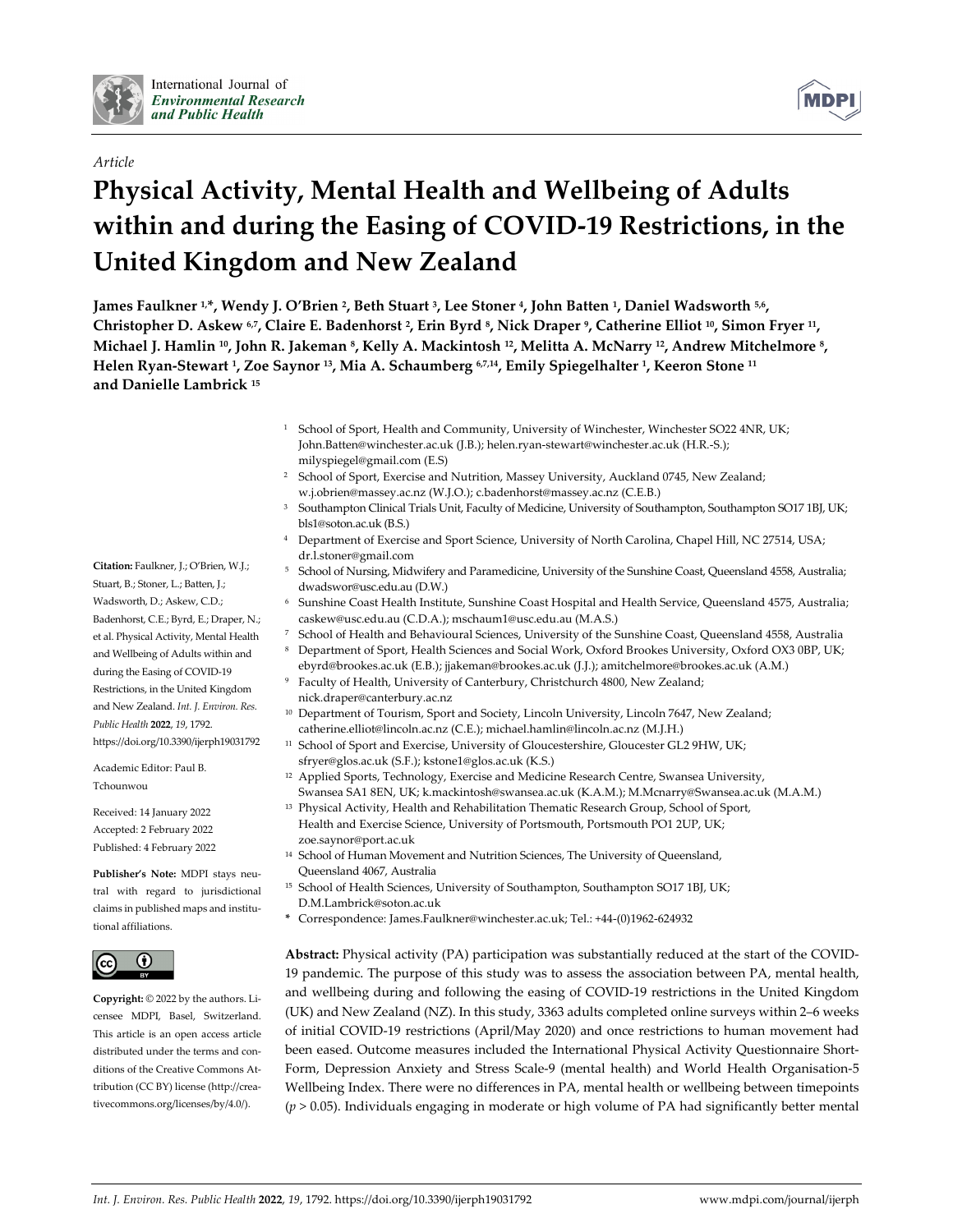health (−1.1 and −1.7 units, respectively) and wellbeing (11.4 and 18.6 units, respectively) than individuals who engaged in low PA ( $p < 0.001$ ). Mental health was better once COVID-19 restrictions were eased ( $p$  < 0.001). NZ had better mental health and wellbeing than the UK ( $p$  < 0.001). Participation in moderate-to-high volumes of PA was associated with better mental health and wellbeing, both during and following periods of COVID‐19 containment, compared to participation in low volumes of PA. Where applicable, during the current or future pandemic(s), moderate-to-high volumes of PA should be encouraged.

**Keywords:** Coronavirus disease; pandemic; lifestyle behaviour change; exercise; depression; lockdown

#### **1. Introduction**

The ongoing pandemic of coronavirus disease 2019 (COVID‐19) has affected millions of people worldwide, causing mild to severe respiratory illness and death. Different in‐ ternational approaches have been implemented to control, manage and recover from the virus, with governments and their citizens still awaiting a "new normal" to emerge.

There is evidence that physical activity (PA) has strong relevance for limiting and protecting human health during the pandemic [1]. However, physical distancing and self‐ isolation directives, implemented by many national governments to reduce the risk of person‐to‐person transmission of COVID‐19, have been associated with decreased PA en‐ gagement [2,3]. During the initial COVID‐19 containment (lockdown) period, PA de‐ creased by more than 25% [3–7], whilst physical inactivity was associated with a higher risk for severe COVID‐19 outcomes, including hospitalisations, admission to intensive care units and death [8]. The University College London COVID‐19 study demonstrated that a substantial proportion of their 35,915 adult sample showed persistent physical in‐ activity or decreasing PA during the first 22 weeks of the pandemic [3]. Furthermore, re‐ search during the initial COVID‐19 containment period has consistently demonstrated an association between reduced PA and poorer mental health [2,4,9]. Given that COVID‐19 will be a part of our foreseeable futures, and that we cannot discount the occurrence of future infectious disease pandemics [10], it is prudent that we better understand the im‐ pact that restrictions on human movement has on PA patterns and the associations with mental health and wellbeing.

A natural experimental approach to investigate the impact of COVID‐19 containment strategies on PA and health outcomes is through cross-national comparison. For example, during the initial containment period, better mental health was reported in countries where less restrictions were imposed on factors such as location, timing and frequency of PA (e.g., New Zealand [NZ]) compared to countries where PA was limited to a single period of up to 60 min per day (e.g., United Kingdom [UK]) [2]. To date, a direct, longitu‐ dinal cross‐national comparison has not been reported. Longitudinal analysis will permit more robust understanding of the relationship between PA with mental health and wellbeing as the pandemic evolves, elucidating whether these relationships are moderated over time, while the cross‐national comparison will provide important insight as to the importance of containment strategies, including differences in imposed restrictions to human movement and the subsequent easing of these.

The current study recruited individuals living in the UK and NZ and collected meas‐ urements at two time points: during initial COVID‐19 containment (T1) and once initial restrictions were eased (T2). The specific aims of this study were to determine: (Aim 1) the effect of easing COVID‐19 restrictions on PA, mental health and wellbeing; (Aim 2) the association between PA (low, moderate or high volumes) with mental health and well‐ being; (Aim 3) whether the association is moderated by time (T1 vs. T2); and (Aim 4) whether the association is moderated by country (UK vs. NZ).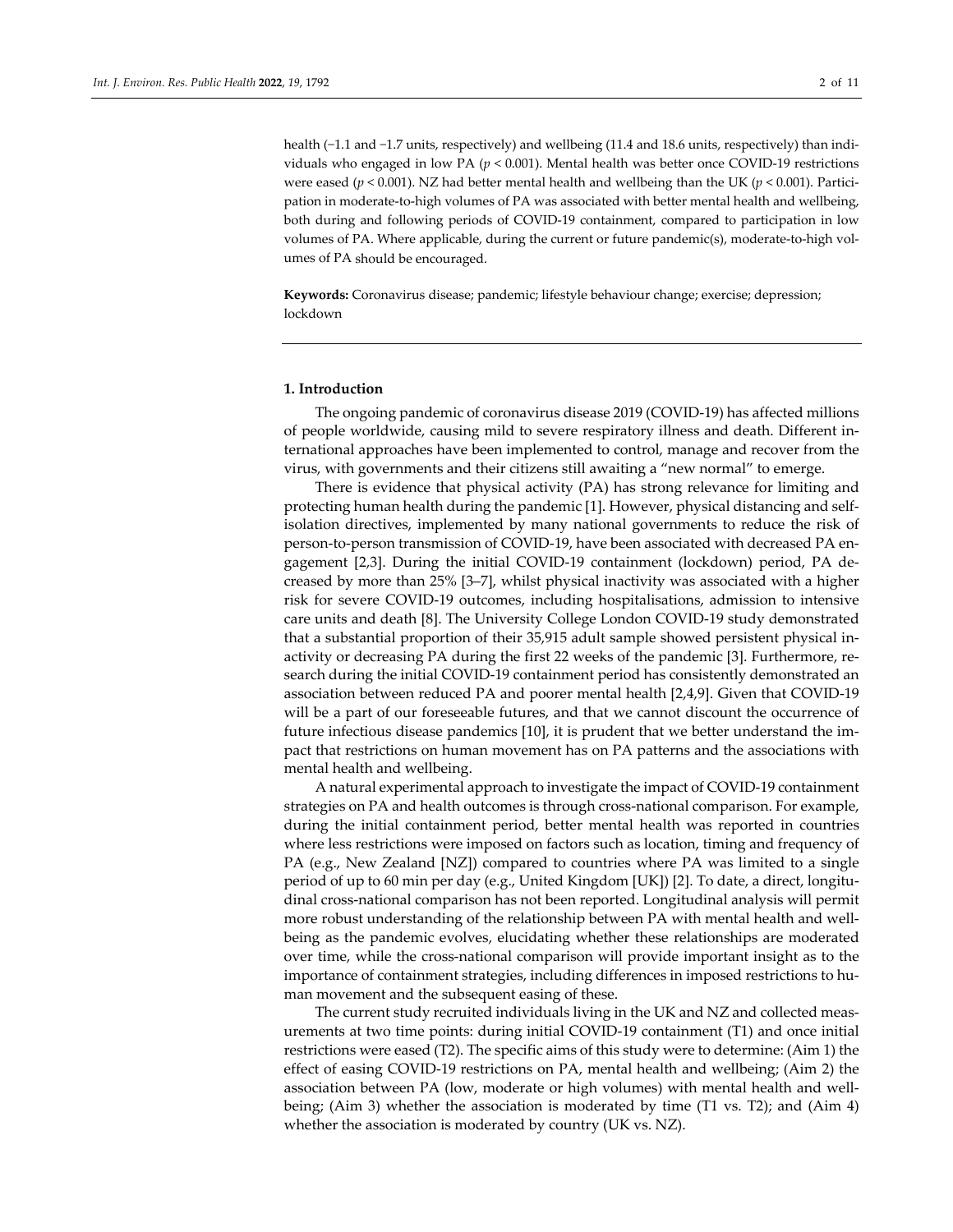#### **2. Materials and Methods**

This study was approved by institutional human ethics committees in the UK (Ap‐ proval number: HWB/REC/20/03) and NZ (Approval number: 4000022445) and is re‐ ported in accordance with the Strengthening the Reporting of Observational Studies in Epidemiology (STROBE) guidelines [11].

English speaking adults ( $\geq$ 18 years) who were residing in the UK or NZ and who had online access to complete the surveys were eligible to participate in the study. Conven‐ ience sampling, via mass emailing through collaborating author networks, social media (e.g., Twitter, Facebook) and mass media engagement (e.g., radio, newspapers) were used to recruit participants at T1. All participants provided informed consent at the start of T1, and on completion were asked whether they would consent to being contacted to take part in T2.

This study was conducted using two online surveys: JISC (Bristol, UK) for UK re‐ spondents, and Qualtrics (London, UK) for NZ respondents. The online survey included questions pertaining to mental health, wellbeing, PA amount and duration, and exercise intention behaviours (Stages of Change scale) [12]. Additionally, participants were asked to denote their age, sex, ethnicity, and presence of long-term health conditions (LTC). Survey one (T1) was disseminated during early government‐mandated (03/04/20–12/05/20) COVID‐19 containment for both the UK and NZ. Survey two (T2) was disseminated when several restrictions on these activities had been eased (although social distancing rules remained) in both the UK (01/08/20–31/08/20) and NZ (05/06/20–15/06/20).

The International Physical Activity Questionnaire: Short Form [IPAQ‐SF]) [13] was used to estimate three PA categories based on the amount (days per week), duration (minutes) and intensity (Metabolic Equivalent for Task [MET]) of weekly PA: walking (3.3 MET), moderate‐intensity PA (4.0 MET), and vigorous‐intensity PA (8.0 MET). Average daily sitting time was also obtained [14]. The IPAQ-SF is a valid ( $r = 0.67$ ) and reliable tool  $(rho = 0.77-1.00)$  for assessing PA in various age groups  $(e.g., 18-70$  years) [13]. In our study, for both T1 and T2, MET∙min–1∙week–1 were calculated for each PA category and then summed to derive a total PA score. Participants' IPAQ-SF responses were also categorised into low, moderate or high volumes of PA [2] using the following criteria: *High:* Based on seven or more days of any combination of walking, moderate- or vigorous-intensity activities achieving ≥ 3000 MET∙min–1∙week–1; M*oderate:* Based on five days or more of any combination of walking, moderate- or vigorous-intensity activities achieving  $\geq 600$ to 2999 MET∙min–1∙week–1; *Low:* Based on achieving ˂600 MET∙min–1∙week–1.

Wellbeing was captured using the World Health Organisation‐5 Well‐being Index (WHO‐5) [15], while mental health was based on the Depression Anxiety and Stress Scale‐ 9 (DASS‐9) [16]. The total DASS score (sum of depression, anxiety and stress scores) is reported, where higher scores relate to higher overall depression, anxiety, and stress.

Statistical analyses were performed using R Statistical Software. The corresponding author had full access to the data in the study and was responsible for the integrity of the data set and the data analyses. Only those respondents who completed both T1 and T2 surveys are included within the data analysis for this study. Raw data are presented as mean (standard deviations, (SD)), or frequencies (%), where appropriate, and mixed model data are presented as standardized beta (B) and precision estimate (95% confidence interval (95%CI)). Additionally, standardized betas (β) were calculated by dividing the effect β by SD and are presented to facilitate comparisons between variables. The  $\alpha$  level was set a priori for main effects at 0.05, and for interaction effects at 0.10.

For Aim 1, a series of repeated measures analysis of variance (ANOVA) assessed outcome measures (IPAQ‐SF, DASS‐9, WHO‐5) between T1 and T2 for the whole sample and by country of residence (UK, NZ). For Aims 2 to 4, and for each outcome (DASS‐9 and WHO-5), four linear mixed effects models were specified, with random intercepts and fixed slopes. For Aim 2, PA (low, moderate, high) was regressed against the continuous DASS‐9 and WHO‐5 scores using separate linear mixed models (Model 1). Subsequently, Model 2 adjusted for the potential confounders, which were centred prior to specification: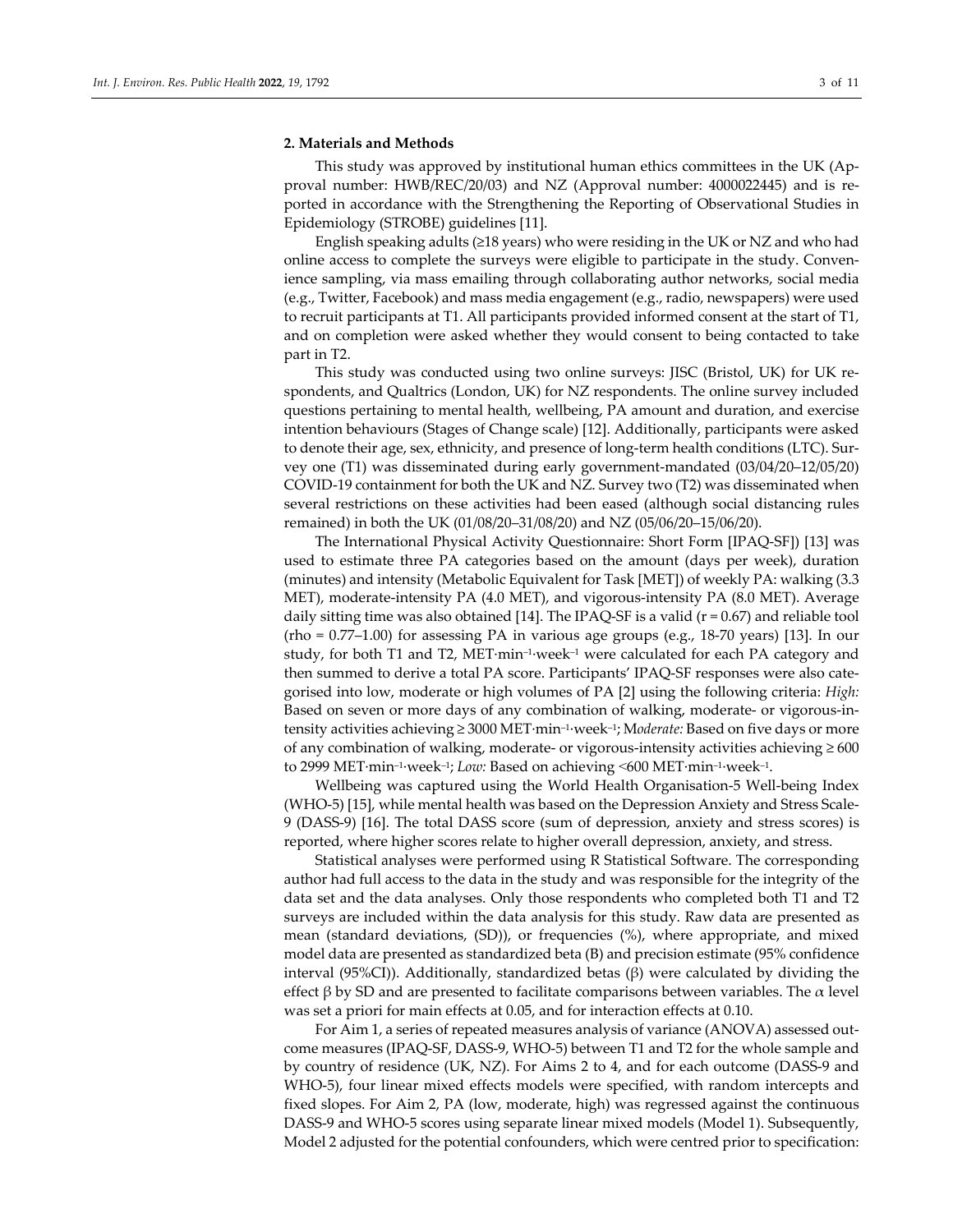age (18–29, 30–39, 40–49, 50–59, 60–69, 70–79, 80+ years), sex (Male, Female), ethnicity (White, Polynesian, Indian, Asian, Black, Mixed, Other) and LTC (with or without). For Aim 3, Model 3 specified PA by Time (during initial COVID‐19 restrictions (T1) vs. fol‐ lowing restrictions (T2)) interaction, while Model 4 specified PA by Country (UK vs. NZ) interaction term. Using Model 4, Aim 2 was tested using the slope (PA) and Aims 3 and 4 using the respective interaction terms. All models were assessed by examination of the model residuals plotted against their normal scores. The assumptions of normality and homoscedasticity were assessed via visual inspection of the frequency and residual distributions, respectively. To test for multicollinearity, variance inflation factors were com‐ pared to the recommended cut‐point of 10.

### **3. Results**

#### *3.1. Participants*

Of the 7128 participants who completed T1, 5687 (80%) consented to follow‐up at T2. Of those who consented, 3363 (59.1%) completed T2 and are included in the results. Par‐ ticipants at T1 and T2 were predominantly white females (Table 1). T2 participants were, on average, older than T1 (49.0  $\pm$  14.8 years vs. 45.4  $\pm$  14.8 years, respectively), with more people in the 40–69 years age range (61.9% vs. 55.4%, T2 and T1, respectively). The majority of participants (73.7%) at T2 met PA guidelines (Table 2).

**Table 1.** Population characteristics by country for Survey 1 (T1) and 2 (T2)**.**

|                            |              | <b>T1</b>    |              | T <sub>2</sub> |              |              |  |
|----------------------------|--------------|--------------|--------------|----------------|--------------|--------------|--|
|                            | UK           | NZ           | Total        | UK             | NZ           | Total        |  |
| Sample $[n]$               | 3121         | 4007         | 7128         | 1333           | 2030         | 3363         |  |
| Sex $[n (%)]$              |              |              |              |                |              |              |  |
| Male                       | 1024 (32.8%) | 1087 (27.1%) | 2111 (29.7%) | 426 (32.0%)    | 507 (25.0%)  | 933 (27.7%)  |  |
| Female                     | 2094 (67.1%) | 2886 (72.0%) | 4980 (70.0%) | 905 (67.9%)    | 1510 (74.4%) | 2415 (71.8%) |  |
| Prefer not to say          | $3(0.1\%)$   | $24(0.9\%)$  | $27(0.4\%)$  | $2(0.2\%)$     | $13(0.6\%)$  | $15(0.5\%)$  |  |
| Mean age (years) $[x(st)]$ | 43.9 (14.9)  | 46.5(14.7)   | 45.4 (14.8)  | 48.6(15.0)     | 49.3 (14.7)  | 49.0 (14.8)  |  |
| Age groups $[n (%)]$       |              |              |              |                |              |              |  |
| $20 - 29$ years            | 627 (20.2%)  | 619 (15.5%)  | 1246 (17.5%) | 171 (12.9%)    | 229 (11.3%)  | 400 (11.9%)  |  |
| $30 - 39$ years            | 722 (23.2%)  | 775 (19.3%)  | 1497 (21.0%) | 249 (18.7%)    | 339 (16.7%)  | 588 (17.5%)  |  |
| $40 - 49$ years            | 650 (20.9%)  | 910 (22.7%)  | 1560 (21.9%) | 260 (19.6%)    | 447 (22.0%)  | 707 (21.0%)  |  |
| $50 - 59$ years            | 559 (18.0%)  | 853 (21.3%)  | 1412 (19.9%) | 293 (22.0%)    | 460 (22.7%)  | 753 (22.4%)  |  |
| $60 - 69$ years            | 392 (12.6%)  | 578 (14.4%)  | 970 (13.6%)  | 253 (19.0%)    | 386 (18.1%)  | 621 (18.5%)  |  |
| 70-79 years                | 141 (4.5%)   | 250 (6.2%)   | 391 (5.5%)   | 97 (7.3%)      | 170 (8.4%)   | 267 (8.0%)   |  |
| 80+ years                  | $15(0.5\%)$  | $22(0.5\%)$  | $37(0.5\%)$  | $7(0.7\%)$     | $17(0.8\%)$  | 24 (0.7%)    |  |
| Ethnicity                  |              |              |              |                |              |              |  |
| White                      | 3010 (96.4%) | 3630 (90.6%) | 6640 (93.2%) | 1295 (97.2%)   | 1886 (92.9%) | 3181 (94.6%) |  |
| Polynesian                 | $0(0.0\%)$   | 156 (3.9%)   | 156 (2.2%)   | $0(0.0\%)$     | $62(3.1\%)$  | 62 $(1.8\%)$ |  |
| Indian                     | $37(1.2\%)$  | 48 (1.2%)    | 85 (1.2%)    | $14(1.1\%)$    | $23(1.1\%)$  | $37(1.1\%)$  |  |
| Asian                      | $0(0.0\%)$   | $95(2.4\%)$  | $95(1.3\%)$  | $0(0.0\%)$     | $29(1.4\%)$  | $29(0.9\%)$  |  |
| <b>Black</b>               | 14 (0.5%)    | $8(0.2\%)$   | $22(0.3\%)$  | $6(0.5\%)$     | $2(0.1\%)$   | $8(0.2\%)$   |  |
| Mixed groups               | $37(1.2\%)$  | $18(0.5\%)$  | 55 (0.8%)    | 13 (1.0%)      | $8(0.4\%)$   | $21(0.6\%)$  |  |
| Other                      | $23(0.7\%)$  | 52 $(1.3\%)$ | 75 (1.1%)    | $5(0.4\%)$     | $20(1.0\%)$  | $25(0.7\%)$  |  |
| Living situation $[n (%)]$ |              |              |              |                |              |              |  |
| Live alone                 |              | 459 (11.5%)  |              | 179 (13.5%)    | 261 (12.9%)  | 440 (13.1%)  |  |
| Couple                     |              | 1287 (32.1%) |              | 525 (39.5%)    | 720 (35.5%)  | 1245 (37.1%) |  |
| Two parent family          |              | 1164 (29.1%) |              | 381 (28.7%)    | 553 (27.2%)  | 934 (27.8%)  |  |
| Single parent family       |              | 114 (2.9%)   |              | $32(2.4\%)$    | 59 (2.9%)    | 91(2.7%)     |  |
| Extended family            |              | 588 (14.7%)  |              | 149 (11.2%)    | 266 (13.1%)  | 415 (12.4%)  |  |
| Shared occupancy           |              | 395 (9.9%)   |              | $30(2.3\%)$    | 171 (8.4%)   | $201(6.0\%)$ |  |
| Residential care           |              | $0(0.0\%)$   |              | 33 (2.5%)      | $0(0.0\%)$   | 33 $(1.0\%)$ |  |
| Living with LTC $[n (%)]$  |              | 873 (21.8%)  |              | 346 (26.0%)    | 468 (24.0%)  | 814 (24.8%)  |  |

*Abbreviations:* LTC, Long‐term conditions; NZ, New Zealand; T1, Timepoint 1; T2, Timepoint 2; UK, United Kingdom. Black includes African, Caribbean, African American; Indian includes East Indian, Pakistani, Bangladeshi; Asian includes Chinese, Japanese and all South‐East Asian; Poly‐ nesian includes Māori, Pacific Islanders.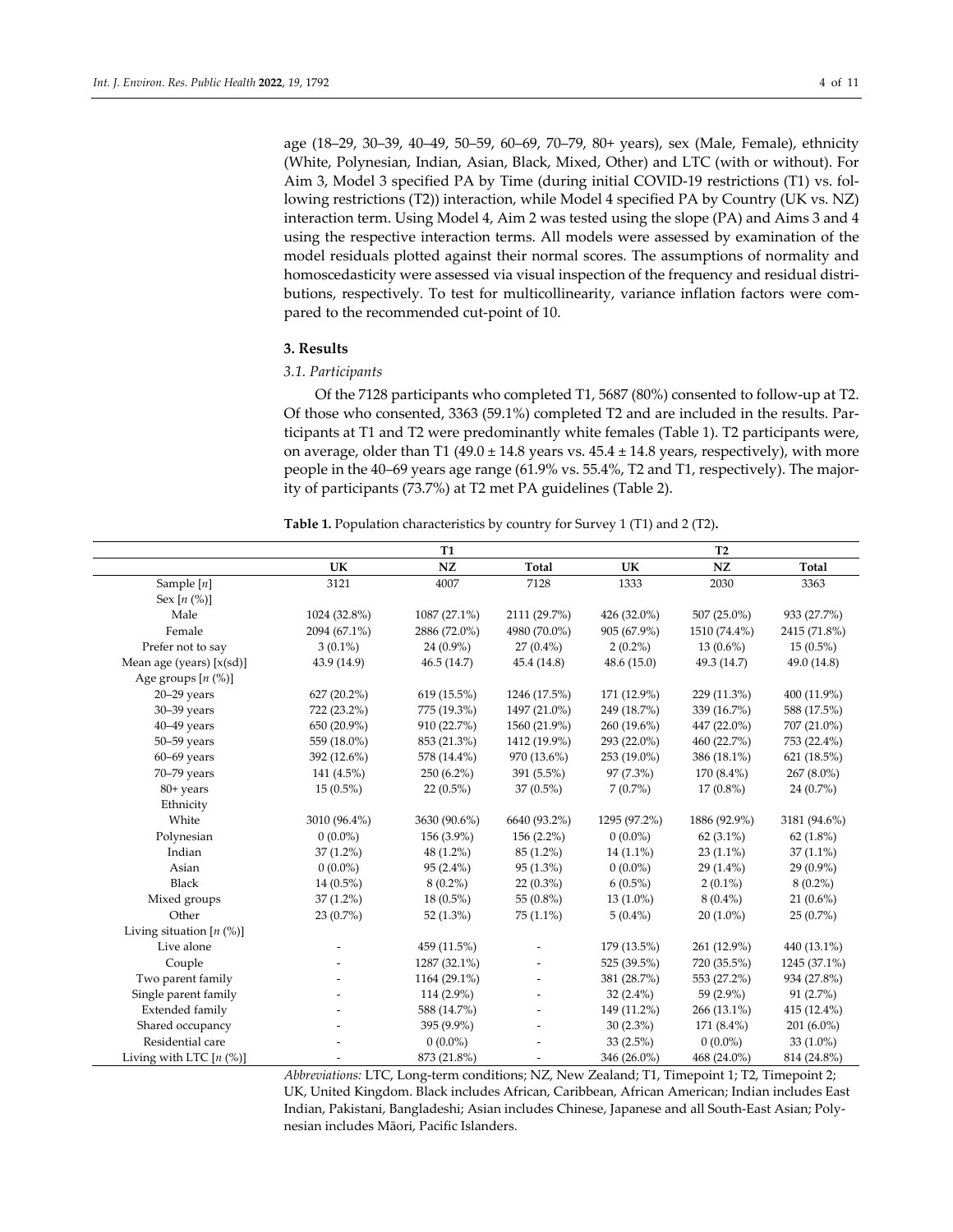|                                                       |             | <b>T1</b>   |              | T2          |               |             |  |
|-------------------------------------------------------|-------------|-------------|--------------|-------------|---------------|-------------|--|
|                                                       | <b>UK</b>   | NZ          | <b>Total</b> | UK          | NZ            | Total       |  |
| Met PA guidelines $[n (%)]$                           |             |             |              | 983 (73.9)  | 1494 (73.6)   | 2477 (73.7) |  |
| Stages of change $[n (%)]$                            |             |             |              |             |               |             |  |
| Precontemplation                                      | 17(1.3)     | 9(0.4)      | 26(0.8)      | 13(1.0)     | 7(0.3)        | 20(0.6)     |  |
| Contemplation                                         | 56 $(4.2)$  | 57(2.8)     | 113(3.4)     | 63 (4.7)    | 95(4.7)       | 158 (4.7)   |  |
| Preparation                                           | 216 (16.2)  | 266 (13.1)  | 482 (14.3)   | 238 (17.9)  | 349 (17.2)    | 587 (17.5)  |  |
| Action                                                | 220 (16.5)  | 340 (16.8)  | 560 (16.7)   | 127(9.5)    | 218 (10.7)    | 345 (10.3)  |  |
| Maintenance                                           | 824 (61.8)  | 1358 (66.9) | 2182 (64.9)  | 890 (66.9)  | 1361 (67.0)   | 2251 (67.0) |  |
| $IPAQ-SF[x(SD)]$                                      |             |             |              |             |               |             |  |
| Total PA (MET·min <sup>-1</sup> ·week <sup>-1</sup> ) | 3109 (2322) | 2979 (2219) | 3030 (2261)  | 3302 (2545) | 2527 * (2323) | 2833 (2443) |  |
| Sitting time (min)                                    | 458 (263)   | 455 (171)   | 456 (212)    | 414 (255)   | 429 (193)     | 423 (220)   |  |
| IPAQ-SF $[n \ (\%)]$                                  |             |             |              |             |               |             |  |
| Low                                                   | 95(7.1)     | 127(6.3)    | 222(6.6)     | 99 (7.4)    | 307(15.1)     | 406(12.1)   |  |
| Moderate                                              | 693(52.0)   | 1125(55.4)  | 1818 (54.1)  | 623 (46.8)  | 1134 (55.9)   | 1757 (52.3) |  |
| High                                                  | 545 (40.9)  | 778 (38.3)  | 1323 (39.3)  | 610(45.8)   | 589 (29.0)    | 1199 (35.7) |  |
| Exercise Behaviour (T2-T1) [n (%)]                    |             |             |              |             |               |             |  |
| Positive change                                       |             |             |              | 251 (18.9)  | 229(11.3)     | 480 (14.3)  |  |
| Negative change                                       |             |             |              | 215(16.2)   | 337 (16.6)    | 552 (16.4)  |  |
| No change                                             |             |             |              | 865(65.0)   | 1464 (72.1)   | 2329 (69.3) |  |
| WHO-5 $[x (sd)]$                                      | 55.6(21.5)  | 59.9 (20.7) | 58.2(21.1)   | 54.8 (22.6) | 57.8(21.1)    | 56.6 (21.7) |  |
| DASS-9 $[x (sd)]$                                     |             |             |              |             |               |             |  |
| Depression                                            | 2.24(2.02)  | 1.89(1.76)  | 2.03(1.88)   | 2.03(2.08)  | 1.61(1.72)    | 1.78(1.88)  |  |
| Anxiety                                               | 0.71(1.39)  | 0.46(1.04)  | 0.56(1.20)   | 0.73(1.43)  | 0.57(1.20)    | 0.63(1.30)  |  |
| <b>Stress</b>                                         | 2.25(1.94)  | 1.80(1.65)  | 1.98(1.78)   | 2.21(2.08)  | 1.67(1.63)    | 1.88(1.84)  |  |
| Total                                                 | 5.20(4.52)  | 4.15(3.65)  | 4.57(4.05)   | 4.97 (4.79) | 3.85(3.81)    | 4.29 (4.26) |  |

**Table 2.** Physical activity (IPAQ‐SF), mental health (DASS‐9) and wellbeing (WHO‐5) for T1 and T2 for UK, NZ and total respondents. Data presented as n (%) or Mean (SD).

*Abbreviations:* DASS, Depression, Anxiety and Stress Scale; IPAQ‐SF, International Physical Activ‐ ity Questionnaire; NZ, New Zealand; PA, Physical activity; T1, Survey 1; T2, Survey 2; UK, United Kingdom; WHO‐5, World Health Organisation‐5 Well‐being Index. \* Significant difference in total PA between UK and NZ at T2 (*p* < 0.001).

#### *3.2. Change in PA, Mental Health and Wellbeing*

Aim 1: there were no statistical differences in PA, DASS‐9, or WHO‐5 scores between T1 and T2 (Table 1). However, PA was significantly lower for NZ than the UK at T2 (Mean (95% CI); −764.2 (−932.7, −595.7) MET∙min–1∙week–1; *p* < 0.001). There were no differences in sitting time between countries or timepoints. A large proportion of the sample (69.3%) demonstrated no change in their exercise behaviour between T1 and T2 (Table 2). Alt‐ hough the UK (16.2%) and NZ (16.6%) demonstrated a similar proportion of negative changes in exercise behaviour between timepoints, the UK demonstrated more positive changes than NZ (18.9% vs. 11.3%, respectively). Females, younger participants, and peo‐ ple with LTCs were more likely to show negative changes in exercise behaviour between T1 and T2 than males, older participants, and people without LTCs, respectively (all *p* < 0.001; Supplementary Materials: Table S1).

#### *3.3. Associations between PA and Mental Health*

Associations between PA and DASS‐9 are presented in Table 3 and Figure 1A,B. All aims were tested using the fully adjusted Model 4. Aim 2: there was a significant association between PA and DASS‐9 (*p* < 0.001). As shown in Table 3 (Model 4), the DASS‐9 score is 1.1 units lower (beneficial) for moderate vs. low PA exposure  $(p < 0.001)$  and 1.7 units lower for high vs. low PA exposure (*p* < 0.001). Aim 3: the Time by PA interaction was not significant (Figure 1A,  $p > 0.05$ ), though the Time effect was with DASS-9 significantly lower at T2 compared to T1 by 0.4 units (*p* < 0.001). Aim 4: the country by time by PA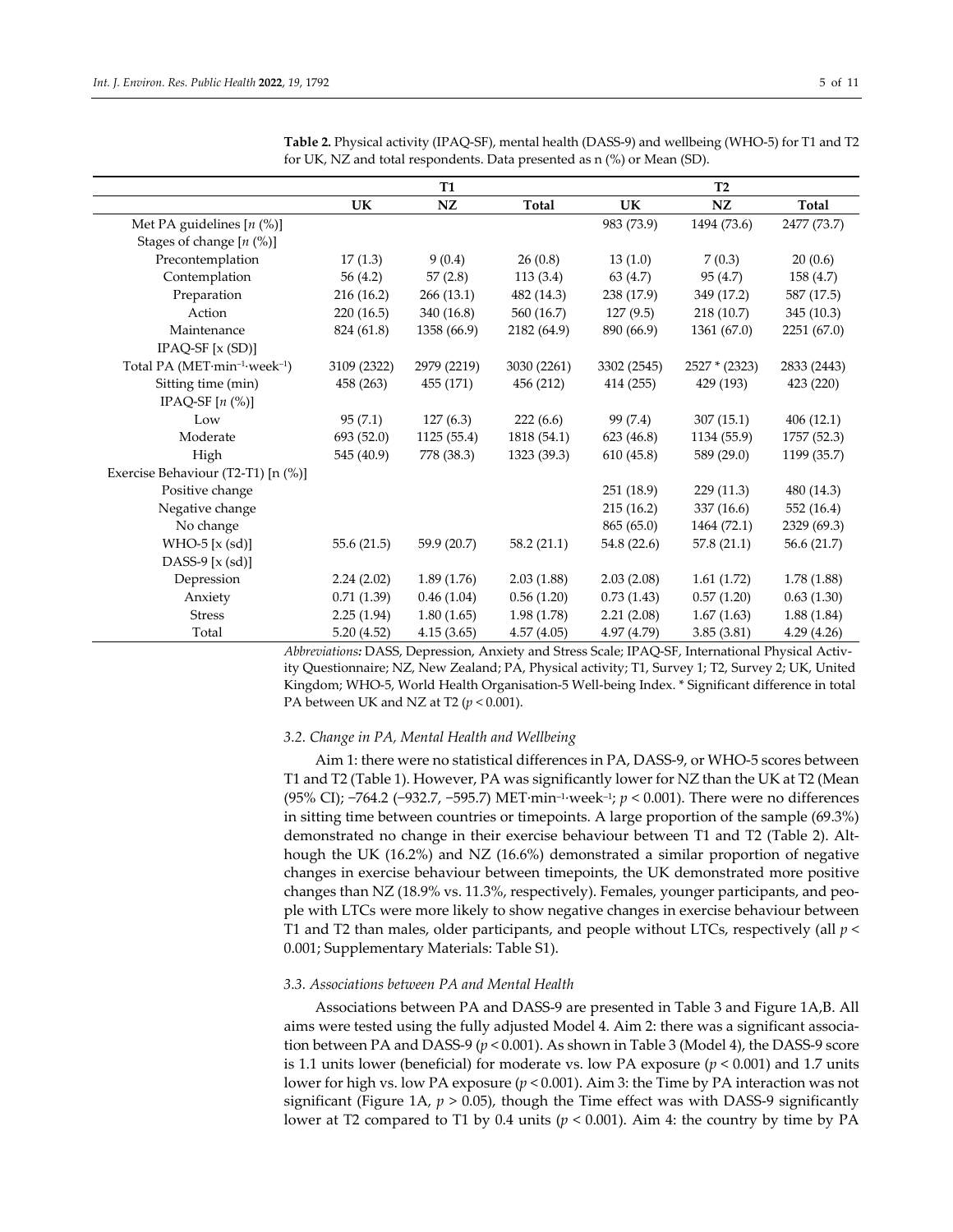interaction was not significant (Figure 1B,  $p > 0.05$ ), though a country main effect was observed with NZ DASS-9 scores being significantly lower compared to the UK by 1.1 units (*p* < 0.001).

**Table 3.** Associations between subjectively measured physical activity (IPAQ‐SF) with mental health (DASS‐9) and well‐being (WHO‐5). Data presented are linear mixed‐ef‐ fects model estimates. Specifically, simple effects for low vs. moderate- and low vs. highphysical activity. Data points = 6726 (1333 UK \* 2 time points, 2030 NZ \* 2 time points).

|                                                     |        |            | DASS-9     |        |         |      |            | <b>WHO-5</b> |     |         |
|-----------------------------------------------------|--------|------------|------------|--------|---------|------|------------|--------------|-----|---------|
|                                                     | B      | <b>LCI</b> | <b>UCI</b> | ß      | n       | B    | <b>LCI</b> | <b>UCI</b>   | ß   | n       |
| Model 1. Unadjusted                                 |        |            |            |        |         |      |            |              |     |         |
| Mod-Low                                             | $-1.1$ | $-1.4$     | $-0.8$     | $-0.1$ | < 0.001 | 12.0 | 10.3       | 13.7         | 0.2 | < 0.001 |
| High-Low                                            | $-1.8$ | $-2.2$     | $-1.5$     | $-0.1$ | < 0.001 | 19.6 | 17.8       | 21.4         | 0.3 | < 0.001 |
| Model 2. Adjusted for age, sex & ethnicity          |        |            |            |        |         |      |            |              |     |         |
| Mod-Low                                             | $-0.9$ | $-1.2$     | $-0.6$     | $-0.1$ | < 0.001 | 10.8 | 9.2        | 12.4         | 0.2 | < 0.001 |
| High-Low                                            | $-1.4$ | $-1.7$     | $-1.1$     | $-0.1$ | < 0.001 | 17.5 | 15.8       | 19.2         | 0.2 | < 0.001 |
| Model 3. Addition of PA by Time interaction term    |        |            |            |        |         |      |            |              |     |         |
| Mod-Low                                             | $-1.0$ | $-1.3$     | $-0.7$     | $-0.1$ | < 0.001 | 11.2 | 9.5        | 12.8         | 0.2 | < 0.001 |
| High-Low                                            | $-1.5$ | $-1.9$     | $-1.2$     | $-0.1$ | < 0.001 | 17.8 | 16.0       | 19.5         | 0.2 | < 0.001 |
| Model 4. Addition of PA by Country interaction term |        |            |            |        |         |      |            |              |     |         |
| Mod-Low                                             | $-1.1$ | $-1.4$     | $-0.7$     | $-0.1$ | < 0.001 | 11.4 | 9.7        | 13.2         | 0.2 | < 0.001 |
| High-Low                                            | $-1.7$ | $-2.1$     | $-1.4$     | $-0.1$ | < 0.001 | 18.6 | 16.7       | 20.4         | 0.2 | < 0.001 |

*Abbreviations:* DASS‐9, Depression, Anxiety and Stress Scale; PA, physical activity; WHO‐5, World Health Organisation‐5 Well‐being Index.

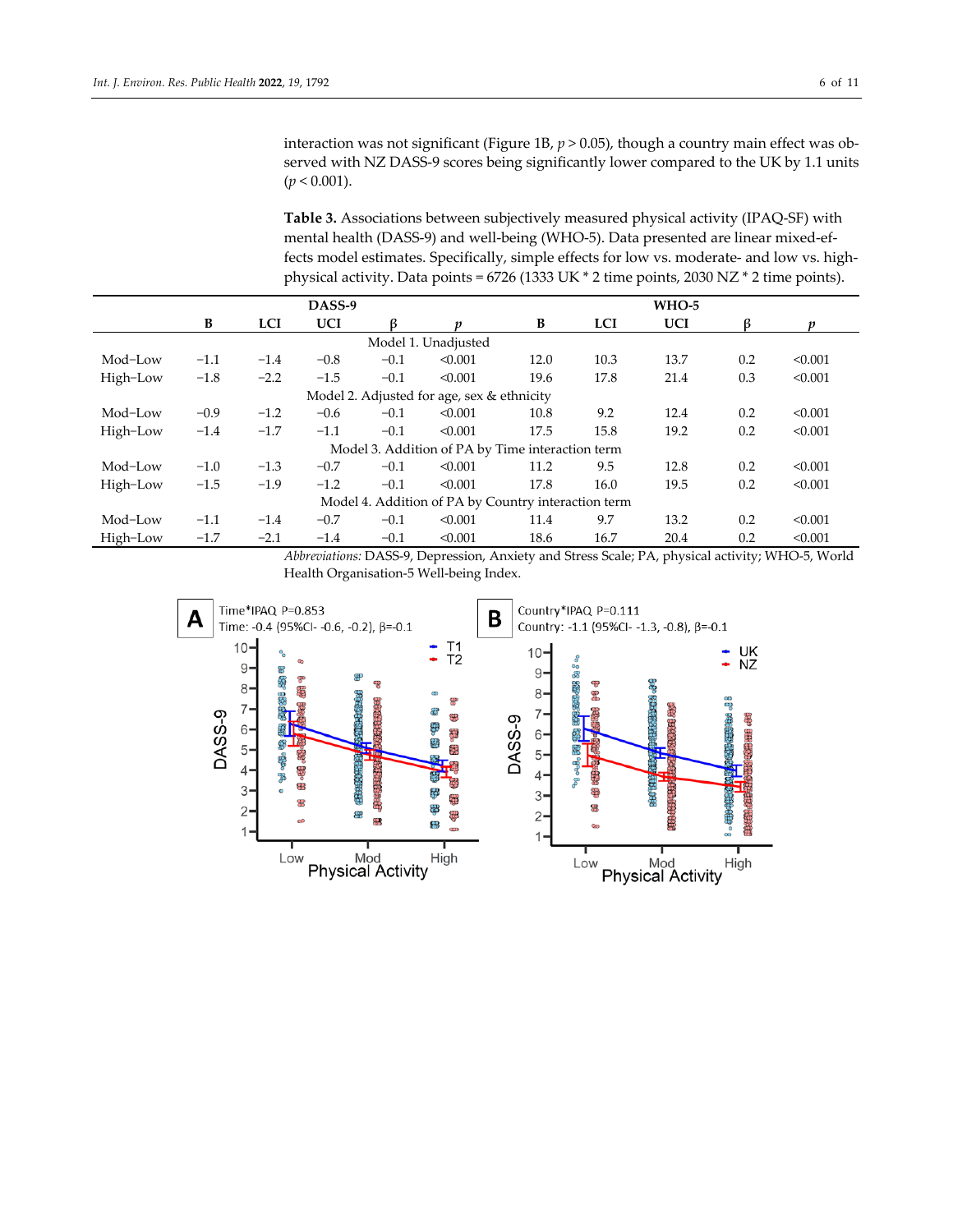

**Figure 1.** Associations between subjectively measured physical activity (IPAQ‐SF) with mental health (DASS-9) and well-being (WHO-5). Data presented are linear mixed-effects model estimates, corresponding to model 4 described in the statistical analyses section. (**A**) Association be‐ tween IPAQ‐SF and DASS‐9 specifying the time (T2‐T1) by IPAQ interaction term; (**B**) association between IPAQ‐SF and DASS‐9 specifying the country (NZ‐UK) by IPAQ interaction term; (**C**). association between IPAQ‐SF and WHO‐5 specifying the time (T2‐T1) by IPAQ interaction term; and (D) association between IPAQ-SF and WHO-5 specifying the country (NZ-UK) by IPAQ interaction term. Data points = 6728 (1333 UK \* 2 time points, 2030 NZ \* 2 time points). *Abbreviations:* CI, Confidence interval; DASS‐9, Depression, Anxiety and Stress Scale; IPAQ‐SF, International Physical Activity Questionnaire‐Short‐Form; Mod, Moderate; NZ, New Zealand; UK, United Kingdom; T1, Timepoint 1; T2, Timepoint 2; WHO‐5, World Health Organisation‐5 Well‐being Index.

## *3.4. Associations between PA and Wellbeing*

Associations between PA and WHO‐5 are presented in Table 3 and Figure 1C,D. Model 4 is adjusted for potential confounders and includes the time, country and respective interactions terms. Aim 2: there was a significant association between PA and WHO‐ 5 (*p* < 0.001). As shown in Table 3, the WHO‐5 score is 11.4 units higher (beneficial) for moderate vs. low PA exposure ( $p < 0.001$ ) and 18.6 units higher for high vs. low PA exposure  $(p < 0.001)$ . Aim 3: the time interaction term was not significant (Figure 1C), nor was the main effect of time (both  $p > 0.05$ ). Aim 4: the Country by PA interaction was significant (Figure 1D,  $p = 0.079$ ). Compared to the UK, NZ was 5.7, 5.0, and 2.9 units higher for low, moderate and high volumes of PA, respectively (all *p* < 0.001).

# **4. Discussion**

This study demonstrated no changes in PA, mental health, or wellbeing between the early COVID‐19 containment period (T1) and when those restrictions had been eased (T2) (Aim 1). Individuals who engaged in more moderate or high PA had significantly better mental health and wellbeing than individuals who engaged in low PA (Aim 2). Mental health was significantly better once restrictions to human movement were eased (Aim 3), whilst individuals living in NZ exhibited better mental health and wellbeing compared to the UK (Aim 4). These findings have important implications for policy and guideline rec‐ ommendations to encourage people to engage in moderate to high PA, and thus promote better mental health and wellbeing, throughout the COVID-19 pandemic and recovery period.

There were no statistical differences in total PA between T1 and T2 (Table 2), despite PA reducing on average by 7%. This finding may demonstrate that the negative effects of COVID‐19 containment on PA continue to exist when restrictions are eased. However,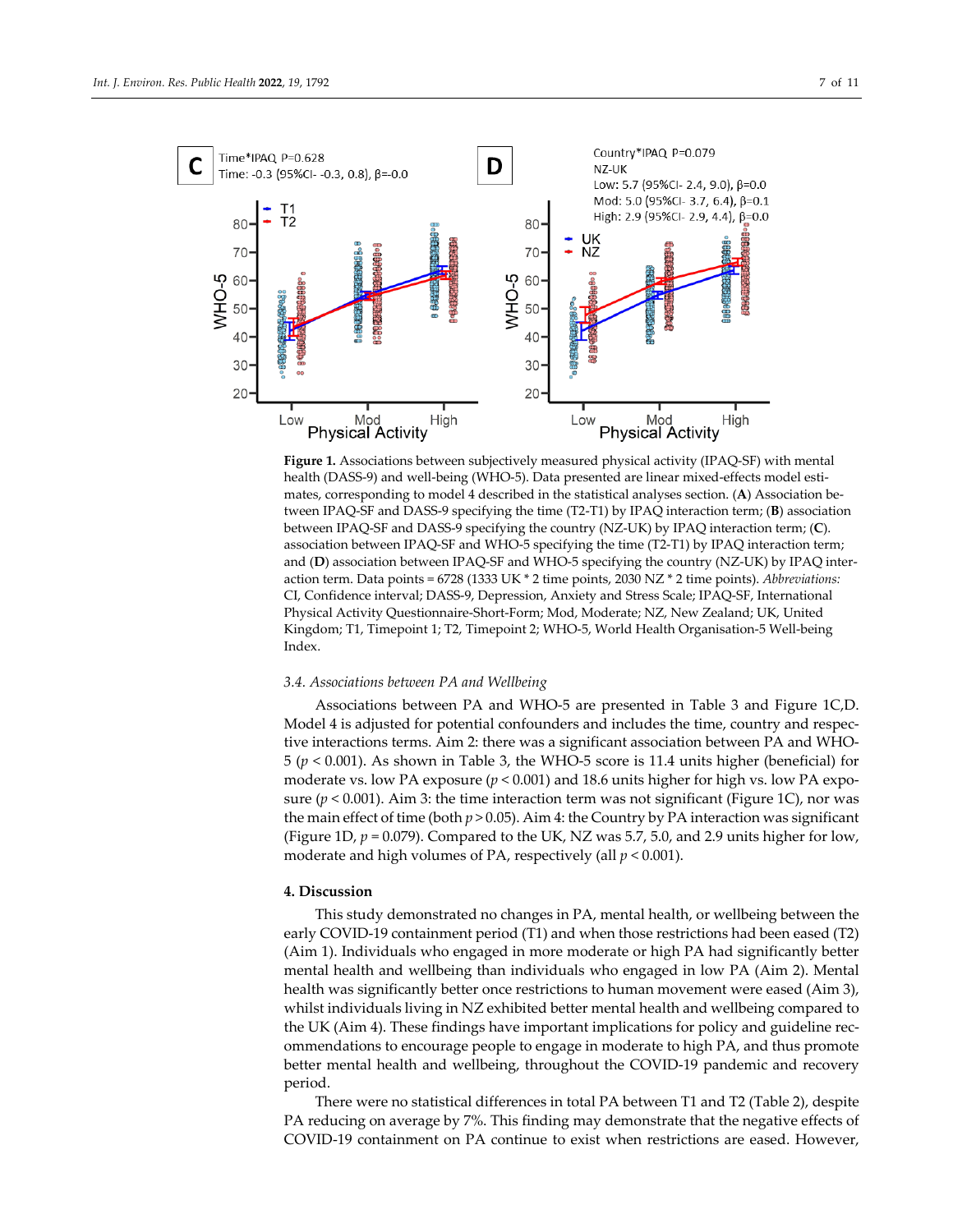this finding appears to be driven by the NZ data, wherein at T2, NZ participants reported statistically lower levels of total PA compared to UK participants (−23.5%; Table 2). It is plausible that the seasons in which the T2 surveys were administered (UK summer; NZ winter) may have influenced this, as PA has been shown to vary with seasonality [17]. Poor or extreme weather is often associated with the winter season (e.g., increased precipitation, reduced daylight), and has been identified as an important barrier to participation in PA, especially outdoors [17]. Accordingly, UK participants demonstrated more positive changes in exercise behaviour between T1 and T2 compared to NZ (Table 2). With surges in COVID‐19 cases already associated with winter seasons [18], future policies and guid‐ ance regarding PA interventions should consider how seasonality effects PA behaviours. Facilitating COVID‐safe indoor opportunities and providing guidance as to how to be physically active during the COVID‐19 pandemic is paramount.

Individuals who engaged in a high volume of PA were 1.7 units more likely to exhibit better mental health, and 18.6 units more likely to demonstrate better wellbeing compared to people who engaged in low PA (Table 3). These findings support previous research that investigated similar outcomes during the initial COVID‐19 lockdown that PA can help protect human health during the pandemic [2,4,19]. Although the magnitude of difference was smaller, favourable findings were also observed when comparing moderate PA with low PA for both mental health (-1.1 units) and wellbeing (11.4 units better). As COVID-19 infection 'waves' have resulted in continued implementation and subsequent easing of restrictions on human movement through government-imposed lockdowns and mandatory isolation, developing appropriate and tailored support mechanisms to facilitate indi‐ vidual's (re)engagement in moderate or high PA is essential for optimising people's men‐ tal health and wellbeing, especially during times of heightened anxiety and stress such as stages of pandemic restriction.

Despite no changes in wellbeing, mental health was significantly better at T2 compared to T1 (‐0.4 units). Research from the early COVID‐19 containment period typically demonstrated an association between reduced PA and poorer mental health [2,4,9]. Indi‐ viduals who did not meet PA guidelines and/or engaged in more screen time during the initial COVID‐19 containment reported higher levels of depression and stress than those who exercised more during this period [4]. Our study clearly provides evidence to advocate a strong public health message of engaging in moderate‐to‐high PA during periods of COVID‐19 containment, and beyond, to support individuals' mental health. Although social distancing will continue to be important, providing people with greater opportuni‐ ties to engage in PA, such as those seen in T2, is an important and effective strategy to protect people and healthcare systems from exacerbating the increasing prevalence of mental health issues that has manifested from the pandemic [20].

Our study demonstrated a stronger association between PA and mental health (‐1.1 units), and between all volumes of PA (low, moderate, high) and wellbeing, in NZ compared to UK respondents. This finding supports our earlier study whereby NZ participants demonstrated better mental health and wellbeing during the initial COVID‐19 con‐ tainment period than UK, Ireland, and Australian participants [2]. Furthermore, previous research during the initial COVID‐19 containment period has shown that, when adjusted for age and gender differences, anxiety and stress were significantly lower in NZ than in the UK [21]. It is plausible that the significantly higher cases of COVID‐19 and related mortalities reported in the UK than NZ may have resulted in our UK sample feeling more at risk and anxious of being infected [21]. Similarly, different restrictions in social distanc‐ ing and containment efforts across both countries, as well as the UK having a much larger population, may have made the UK sample feel less protected and more exposed to the virus [21], which may have influenced feelings of wellbeing across the two countries. Fur‐ thermore, NZ has substantial green space [22], and although PA was lower in NZ than the UK at T2, PA in greenspaces has been shown to be better for mental health and well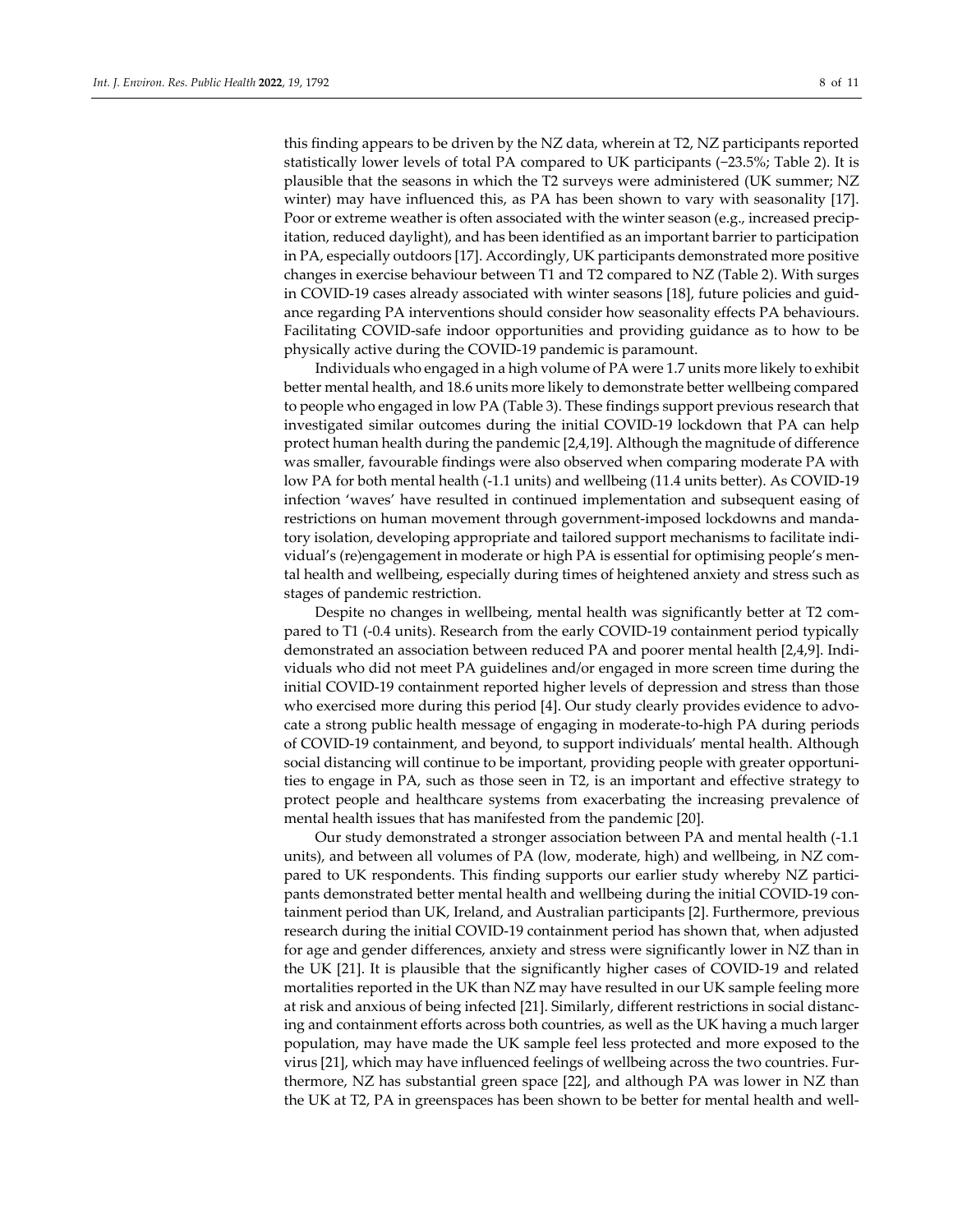being than PA conducted in urban environments [23,24]. As these factors were not measured in our study, future research should explore in greater depth the underlying reasons for differences in mental health and wellbeing between the UK and NZ.

When considering the limitations to the study, and as detailed elsewhere [2], white females were the predominant respondents to our survey. Further investigation into the relationship between PA and mental health during COVID-19 in various ethnic and cultural groups is needed when considering that racial and ethnic disparities may impact the burden of COVID‐19 related outcomes [25]. Furthermore, we recruited an atypical active sample, whereby 73% of participants reported that they met recommended PA guidelines; higher than the population average of the countries surveyed [26,27]. The recruitment of a more heterogenous population may provide different insight into the association be‐ tween PA and mental health and wellbeing, and as such warrants future research consideration. We also lack data on PA before the start of the COVID-19 pandemic, so it remains unknown how change or stability in PA observed in this study compare to usual levels in our sample before the pandemic [3]. There are many strengths to this study, including: the longitudinal study design, the large sample size, and the speed with which the T1 survey was administered. A further strength was that both T1 and T2 surveys were ad‐ ministered in the UK and NZ when similar restrictions to human movement were im‐ posed.

#### **5. Conclusions**

Our study provides meaningful insights into people's PA behaviours both during, and importantly following, the easing of initial COVID-19 restrictions in different countries. Despite no changes in total PA, mental health, or wellbeing from before‐ to after periods of COVID‐19 containment, the UK demonstrated more positive changes in exer‐ cise behaviour than NZ, plausibly due to the T2 survey being disseminated in the UK summer season. Individuals who engaged in a moderate‐to‐high volume of PA had better mental health and wellbeing than people who engaged in less PA. After easing of COVID‐ 19 containment, PA was more strongly associated with better mental health and wellbe‐ ing. Furthermore, people in NZ reported better mental health and wellbeing than people from the UK. With the continued risk of COVID‐19, and future concern aligned with new global viruses and pandemics, the findings of this study have important implications for local-, regional-, and national policy and guideline recommendations, and may assist government strategies and future directives around the importance of promoting PA within national containment approaches.

**Supplementary Materials:** The following supporting information can be downloaded at: www.mdpi.com/article/10.3390/ijerph19031792/s1, Table S1: Changes in exercise behaviours (posi‐ tive, negative, no change) from T1 to T2 by sex, age groups, ethnicity, long-term health condition and country.

**Author Contributions:** J.F. and D.L. conceptualized the study; J.F., J.B. and D.L. developed the sur‐ vey for the UK component to the study; W.J.O. developed the survey for the New Zealand component of the study; all authors contributed to the dissemination of the survey; B.S. and L.S.; L.S.: were responsible for the formal analysis; J.F. and D.L. were responsible for the original draft preparation; L.S. Data curation and Writing—review & editing; N.D.: Funding acquisition, Writing—review & editing; Investigation: D.W., C.D.A., C.E.B., E.B., N.D., C.E., S.F., M.J.H., J.R.J., K.A.M., M.A.M., A.M., H.R.-S., Z.S., M.A.S., E.S., K.S., D.L. all authors reviewed, edited and approved the final manuscript. All authors have read and agreed to the published version of the manuscript.

Funding: This research was funded by the Institute for Life Sciences, and Higher Education Innovation Fund, University of Southampton, UK and the Research and Knowledge Exchange Centre, University of Winchester, UK.

**Institutional Review Board Statement:** This study was conducted according to the guidelines of the Declaration of Helsinki, and approved by UK and New Zealand Institutional Review Board's;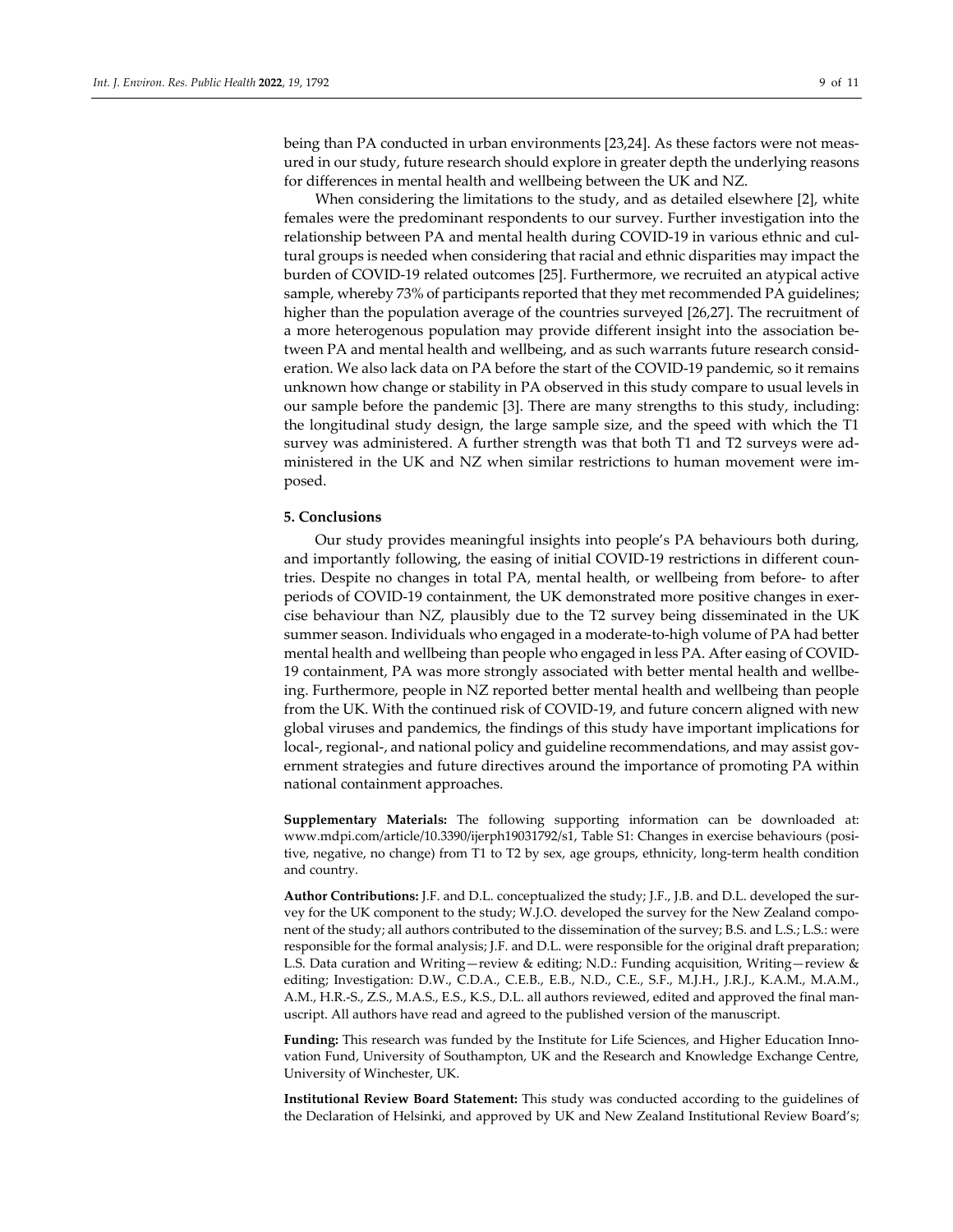University of Winchester, UK (Approval number HWB/REC/20/03, 30<sup>th</sup> March 2020), Massey University, New Zealand (Approval number 4000022445, 7 April 2020).

**Informed Consent Statement:** Informed consent was obtained from all subjects involved in this study.

**Data Availability Statement:** The datasets used and/or analysed during the current study are avail‐ able from the corresponding author on reasonable request.

**Acknowledgements:** N/A.

**Conflicts of Interest:** The authors declare no conflict of interest.

**Abbreviations:** Analysis of variance, ANOVA; B, standardized beta; CI, Confidence interval; COVID‐19, Coronavirus disease‐19; DASS‐9, Depression, Anxiety and Stress Scale; IPAQ‐SF, Inter‐ national Physical Activity Questionnaire‐Short‐Form; LTC, Long‐term health conditions; MET, Met‐ abolic Equivalent for Task; Mod, Moderate; NZ, New Zealand; PA, Physical activity; SD, Standard deviations; STROBE, Strengthening the Reporting of Observational Studies in Epidemiology; UK, United Kingdom; T1, Timepoint 1; T2, Timepoint 2; WHO‐5, World Health Organisation‐5 Well‐ being Index.

### **References**

- 1. Sallis, J.F.; Adlakha, D.; Oyeyemi, A.; Salvo, D. An international physical activity and public health research agenda to inform coronavirus disease‐2019 policies and practices. *J. Sport Health Sci.* **2020**, *9*, 328–334.
- 2. Faulkner, J.; O'Brien, W.J.; McGrane, B.; Wadsworth, D.; Batten, J.; Askew, C.D.; Badenhorst, C.; Byrd, E.; Coulter, M.; Draper, N.; et al. Physical activity, mental health and well-being of adults during initial COVID-19 containment strategies: A multicountry cross‐sectional analysis. *J. Sci. Med. Sport* **2021**, *24*, 320–326.
- 3. Bu, F.; Bone, J.K.; Mitchell, J.J.; Steptoe, A.; Fancourt, D. Longitudinal changes in physical activity during and after the first national lockdown due to the COVID‐19 pandemic in England. *Sci. Rep.* **2021**, *11*, 17723.
- 4. Meyer, J.; McDowell, C.; Lansing, J.; Brower, C.; Smith, L.; Tully, M.; Herring, M. Changes in physical activity and sedentary behaviour due to the COVID‐19 outbreak and associations with mental health in 3,052 US adults. *Int. J. Environ. Res. Pub Health* **2020**, *17*, 6469.
- 5. Fitbit. The Impact of Coronavirus on Global Activity. 2020. Available online: https://blogfitbitcom/covid‐19‐global‐activity/ (ac‐ cessed on 1 September 2020).
- 6. Tison, G.H.; Avram, R.; Kuhar, P.; Abreau, S.; Marcus, G.M.; Pletcher, M.J.; Olgin, J.E. Worldwide Effect of COVID‐19 on Phys‐ ical Activity: A Descriptive Study. *Ann. Intern. Med.* **2020**, *173*, 767–770.
- 7. Meiring, R.M.; Gusso, S.; McCullough, E.; Bradnam, L. The Effect of the COVID-19 Pandemic Movement Restrictions on Self-Reported Physical Activity and Health in New Zealand: A Cross‐Sectional Survey. *Int. J. Environ. Res. Public Health* **2021**, *18*, 1719.
- 8. Sallis, R.; Young, D.R.; Tartof, S.Y.; Sallis, J.F.; Sall, J.; Li, Q.; Smith, G.N.; A Cohen, D. Physical inactivity is associated with a higher risk for severe COVID‐19 outcomes: a study in 48,440 adult patients. *Br. J. Sports Med.* **2021**, *55*, 1099–1105.
- 9. Maugeri, G.; Castrogiovanni, P.; Battaglia, G.; Pippi, R.; D'Agata, V.; Palma, A.; Di Rosa, M.; Musumeci, G. The impact of phys‐ ical activity on psychological health during Covid‐19 pandemic in Italy. *Heliyon* **2020**, *6*, e04315.
- 10. Piret, J.; Boivin, G. Pandemics Throughout History. *Front. Microbiol.* **2021**, *11*, 631736.
- 11. Von Elm, E.; Altman, D.G.; Egger, M.; Pocock, S.J.; Gøtzsche, P.C.; Vandenbroucke, J.P. The Strengthening the Reporting of Observational Studies in Epidemiology (STROBE) statement: guidelines for reporting observational studies. *Lancet* **2007**, *370*, 1453–1457.
- 12. Biener, L.; Abrams, D.B. The contemplation ladder: validation of a measure of readiness to consider smoking cessation. *Health Psychol* .**1991**, *10*, 360‐365.
- 13. Craig, C.L.; Marshall, A.L.; Sjöström, M.; Bauman, A.E.; Booth, M.L.; Ainsworth, B.E.; Pratt, M.; Ekelund, U.; Yngve, A.; Sallis, J.F.; et al. International Physical Activity Questionnaire: 12‐Country Reliability and Validity. *Med. Sci. Sports Exerc.* **2003**, *35*, 1381–1395.
- 14. Ainsworth, B.E.; Haskell, W.L.; Herrmann, S.D.; Meckes, N.; Bassett, D.R.; Tudor‐Locke, C.; Greer, J.L.; Vezina, J.; Whitt‐Glover, M.C.; Leon, A.S. Compendium of physical activities: a second update of codes and MET values. *Med. Sci. Sports Exerc.* **2011**, *43*, 1575–1581.
- 15. Topp, C.W.; Østergaard, S.D.; Søndergaard, S.; Bech, P. The WHO‐5 Well‐Being Index: A Systematic Review of the Literature. *Psychother. Psychosom.* **2015**, *84*, 167–176.
- 16. Youssof, M.; Bahri, S. Psychometric Properties of the Depression Anxiety Stress Scale in a Sample of Medical Degree Applicants. *Int. Med. J.* **2013**, *20*, 295–300.
- 17. Tucker, P.; Gilliland, J. The effect of season and weather on physical activity: A systematic review. *Public Health* **2007**, *121*, 909– 922.